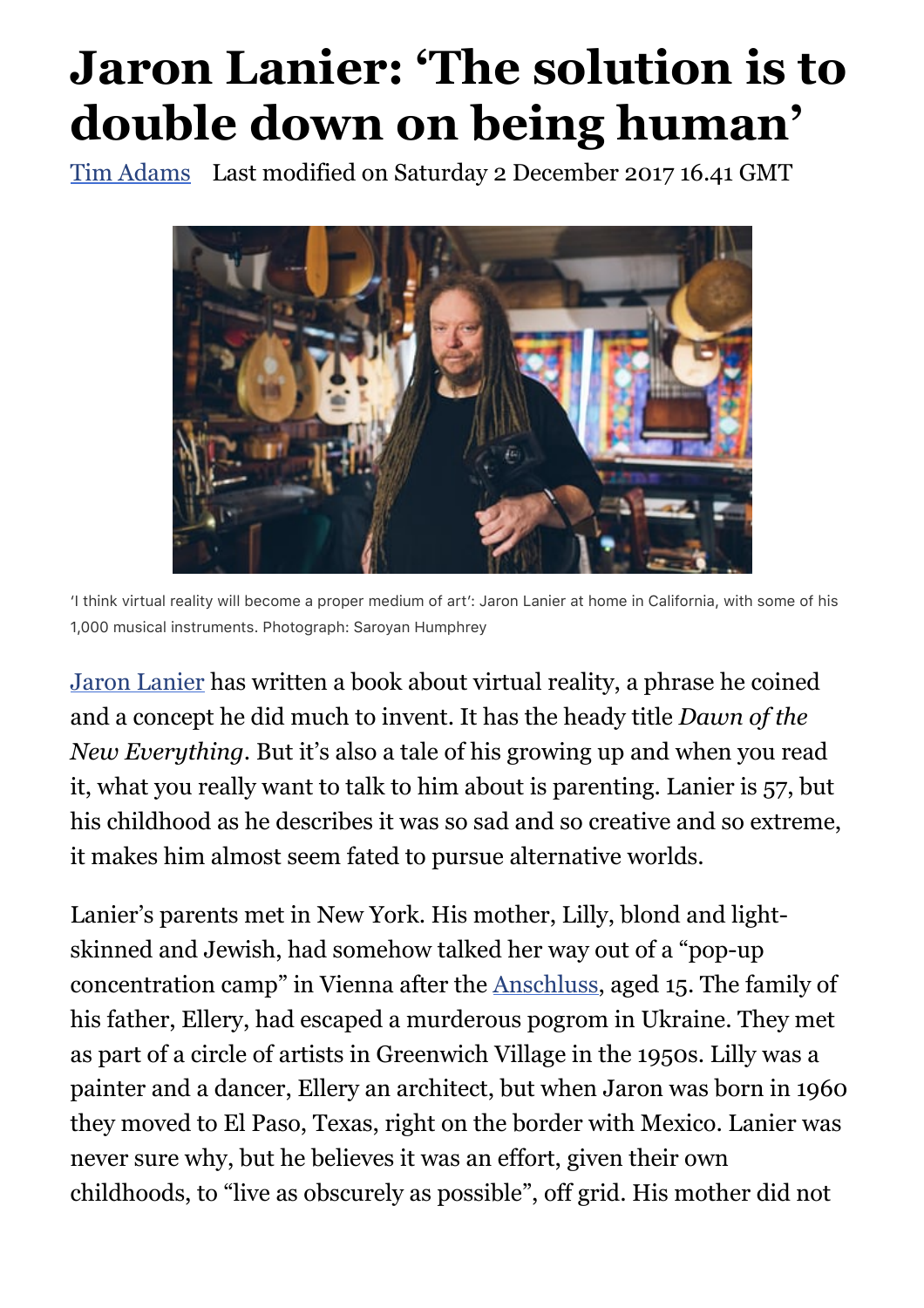trust American schooling, so he went across the border to a Montessori school in Mexico each day; then, after a change of heart, to a Texas public high school, where he was bullied.

When Lanier was nearly 10, his mother was killed and his father severely injured in a car crash. The accident happened after his mother had seen Lanier assaulted by bullies on the way to school. He feared the two events were connected, that she had been anxious or distracted; much later he learned the car she was driving most likely had a fatal fault. After his mother's death he fell ill with a succession of infections, including scarlet fever and pneumonia, which kept him in hospital for a year.

*Of his time living in the desert, he says 'It felt as if we were living in the frame and not the painting of the world'*

During this time their house in El Paso burned down and, unemployed and grieving and virtually penniless, his father bought a parcel of uninhabited land in the New Mexican desert for them to live on. Ellery allowed his son to design their new house, which he based on the geodesic domes of R Buckminster [Fuller, all the rage with hippies. This was](https://www.bfi.org/about-fuller/big-ideas/geodesic-domes) 1972. The dome took two years to construct, and in the meantime father

and son lived in an army surplus tent, bone cold in winter, deep fried in summer. They never talked about his mother. Lanier still hated school, but developed a passion for music, and for technology.

Their closest neighbours worked at the White Sands Missile Range, out in [the desert. One was the astronomer Clyde Tombaugh, who had discovered](https://www.theguardian.com/science/2016/may/01/2006-space-oddity-pluto-debate-row) Pluto as a young man and who taught Lanier to grind lenses, and let him play around with the homemade telescopes in his back yard. Almost unable to communicate with strangers, but with a precocious talent for maths, Lanier took classes at New Mexico State University aged 15 or 16, and then at 17 transferred to Bard college in New York, paying for tuition by selling goat cheese from a herd of goats he had bred.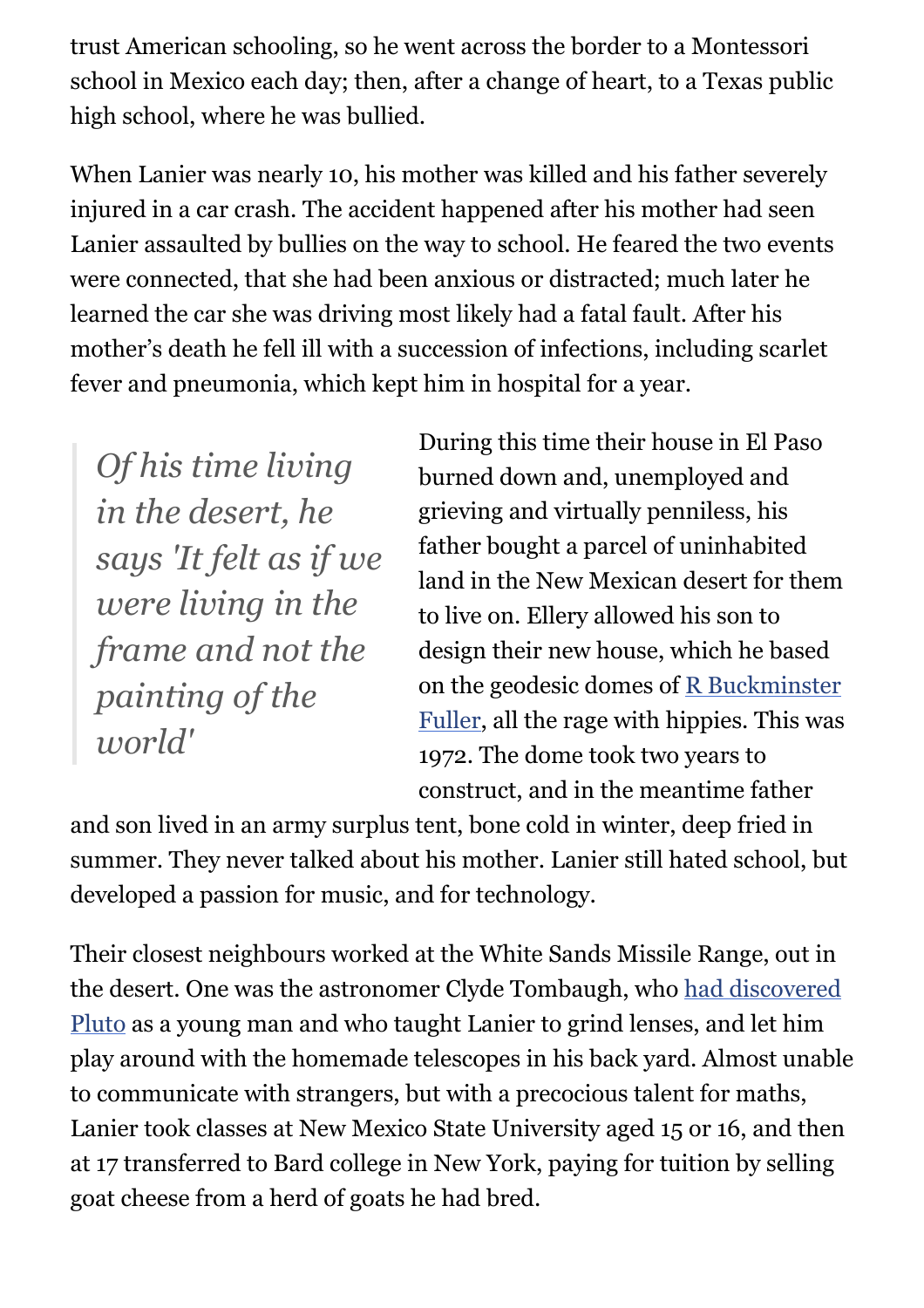Returning to New Mexico, he fell in love and followed his girlfriend (whom he had serenaded on their first date, in a laundrette, with a Japanese bamboo flute) to California, where she finished with him. He found himself alone in the start-up land of Silicon Valley, with a head full of equations that didn't all add up and a hankering for different worlds. At this point in his memoir, not surprisingly, Lanier turns outward to the reader: "You might be thinking by now that this book is a work of magical realism," he suggests.

Talking to him on the phone last week, I admit that I did have my doubts. He hoots, with his high laugh. "At the time," he says of the desert years, "it felt almost as if we were living in the frame and not the painting of the world. My personal experience was so different from anything else, I couldn't even compare, really."

Lanier now lives in Berkeley, California, with his wife, Lena, a child psychologist, their 11-year-old daughter, Lillibell, and more than a thousand musical instruments, ancient and modern, all of which he tries to play. Having made and lost a paper fortune with his pioneering virtual reality headsets, he sold an interest in another company involved in face recognition software to Google in 2006. Since then he has had an innovation lab at Microsoft, and become a prominent critic of the ways in which technology and social media have shaped our world (a criticism ["driven more by fear than love"\), most notably in his bestselling book](https://www.theguardian.com/books/2011/feb/20/jaron-lanier-you-are-not-a-gadget-review) *You Are Not a Gadget*.

One aspect of that latter argument is a belief that we should never separate a discussion of technological advance from its human effect. In his previous writing, Lanier says, he has sometimes adopted a theoretical or abstract tone, as if issues around virtual worlds and artificial intelligence had an independent life of their own. He has used the autobiographical voice in the current book partly as a statement of intent. It wasn't easy for him.

"I kind of coped with my mother's death and lots of other things by putting them out of [my] mind," he says. "Having to encounter that again was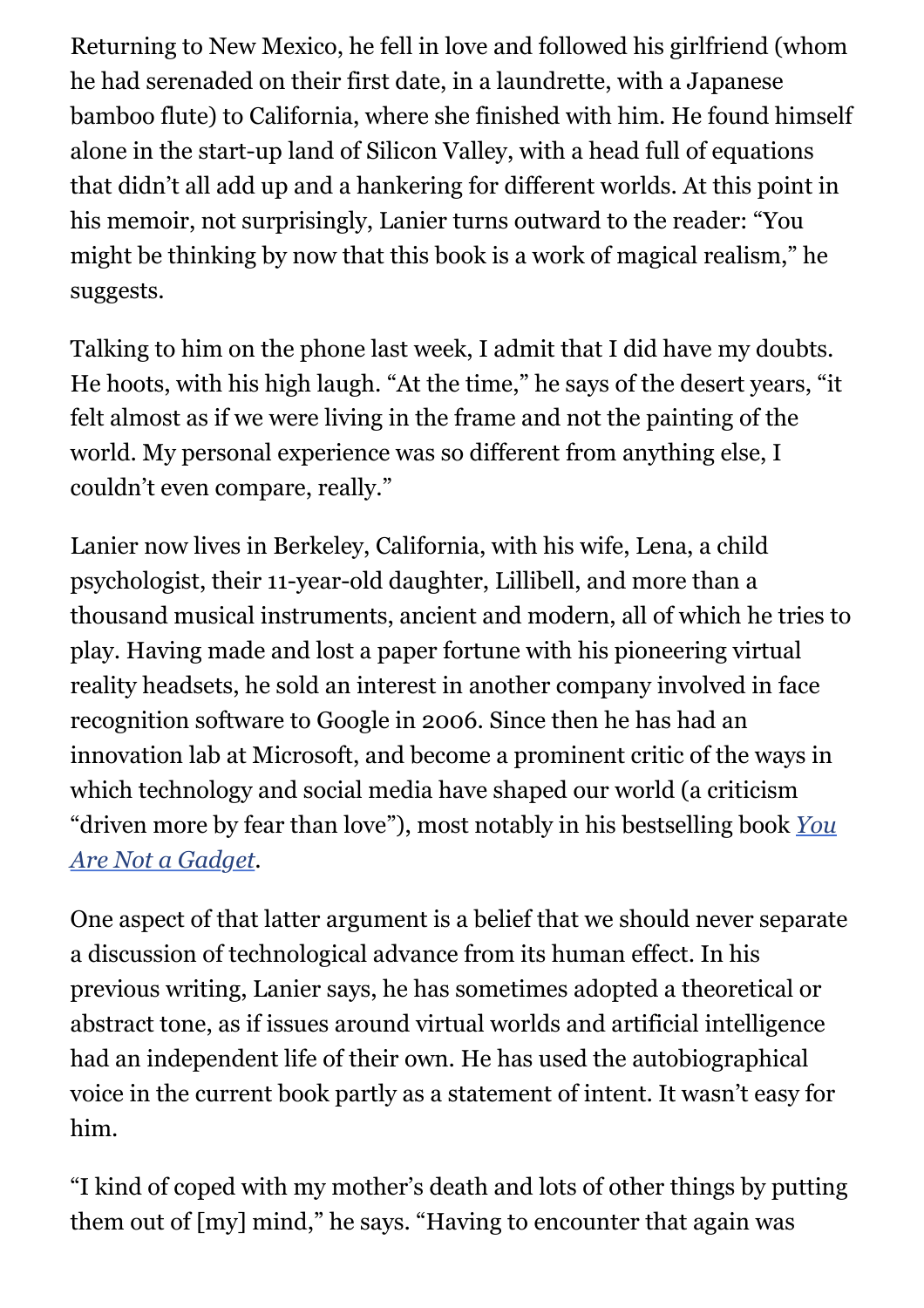difficult. But I am unhappy with the way that digital technology is influencing the world, and I think the solution is to double down on being human…", which leaves Lanier no choice but to put himself all the way into his book.

Perhaps one of the effects of that is to root his advances in virtual reality in very human psychology. At one point in the book, he recalls how he and his geeky friends used to fantasise about putting a "4D headset" on a baby immediately after birth and imagine the strangeness of the world it would experience. I wonder if his own parents had something of the same experimental impulse with the simpler tools they had to hand. He giggles again, but says that was probably down to the traumas of their own childhoods. "I think that people who have suffered horrible things do have some extra – almost magical – investment in their children," he says. Even so, he is not sure that his father allowing him to design their desert home was the greatest idea. He admits he is a little nervous that someone will read his book and see it as a challenge: "I do want to remind people that the dome did subsequently collapse."

He also says that when he arrived in Silicon Valley he found like-minded twentysomethings among tech entrepreneurs and hackers: the children of commune dwellers and peace protesters, who had been brought up with the liberal regime of the childcare guru [Dr Spock](https://www.theguardian.com/lifeandstyle/2017/jun/23/dr-benjamin-spock-baby-and-child-care-1962) and who recognised no limits to imagination, and often ego. Counterculture fed directly into plutocratic tech culture.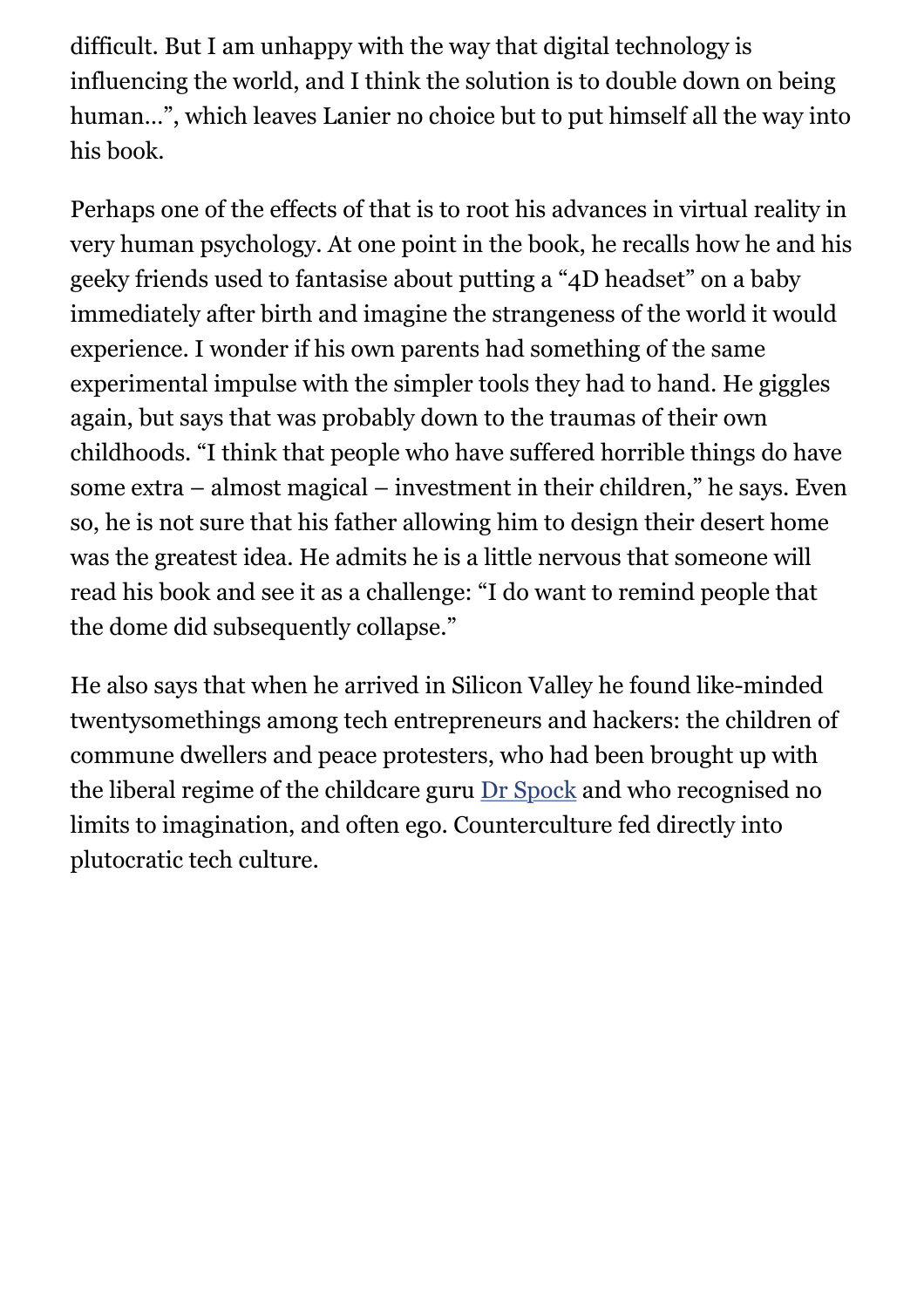

Lanier with proto-VR kit in 1990. Photograph: Rex Features

Lanier is often asked whether his interest in musical instruments came from the same place as his interest in virtual worlds. He has no doubt that it does. "I still just get a tremendous joy from learning new ones," he says. "I have been working just now with an Ethiopian instrument called a begena, an old harp. Probably similar to the one David played in biblical times. The way you have to hold it is interesting. That kind of thing enthrals me. It is like time travel… it brings your body's movement into some kind of a connection with people who lived many centuries ago."

In virtual reality terms, Lanier would perhaps call this connection "haptic", a way of being in intimate touch with fragmenting external realities. One thread that seems to connect all of his preoccupations over the years is a restless effort to find new arenas in which to communicate with other people, as if the conventional ones are not enough. Bluntly, I ask whether he traces this impulse back to the trauma of losing his mother, and his subsequent isolation.

"Yes, obviously so," he says. "But then immediately after that I would say: 'Does a desire to communicate make me different from other people, or does it expose a commonality?' I think it is more the latter. I think we all want something deeper."

In the early 1990s Lanier appeared to believe he might find that depth in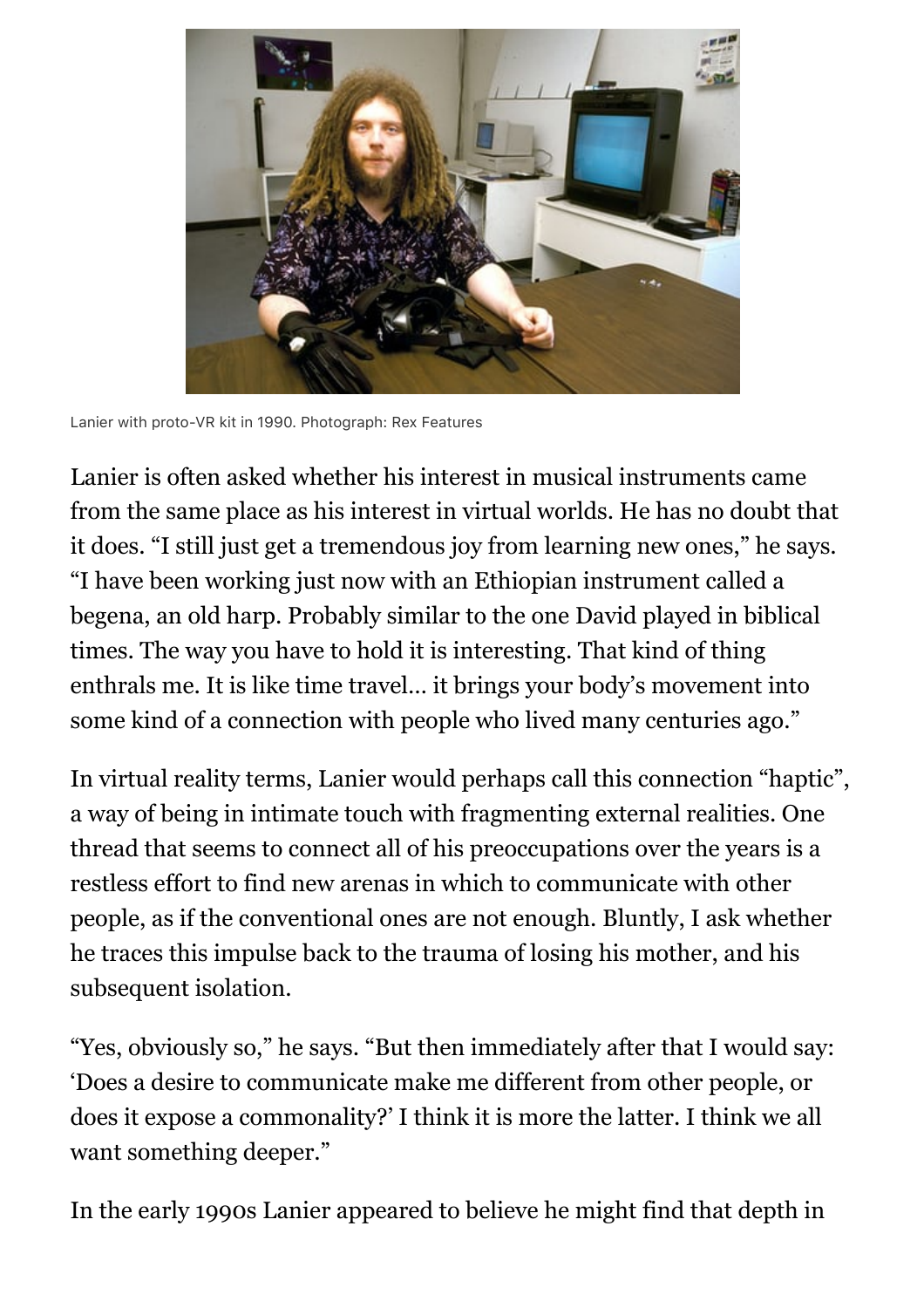the computer-simulated environments he tried to create. He became friends with the likes of [Timothy Leary,](https://en.wikipedia.org/wiki/Timothy_Leary) the philosopher of hallucinogens, and though he never took any drugs himself, Lanier was standing by in [case of accident when the Nobel prize-winning physicist Richard P](https://www.nobelprize.org/nobel_prizes/physics/laureates/1965/feynman-bio.html) Feynman first experimented with LSD in a hot tub in Big Sur, California.

Lanier believed that virtual realities could have an impact on the doors of human perception comparable to that promoted by the early disciples of psychedelia. He was not alone in this curiosity. On one memorable afternoon he gave demos with his first headsets to Terry Gilliam, the Dalai Lama and Leonard Bernstein. The technology was not without its constraints, however. One early prototype set of goggles had to be ballasted with sandbags to allow the viewer to remain upright.

*He believed that virtual realities could have an impact on the doors of human perception comparable to early psychedelia*

Lanier hasn't lost all of that faith, but he despairs of how the utopian vision of that early hacker culture was so quickly corporatised. He says he was always alive to those dangers.

["In 1995 I wrote this essay called Agents](http://www.jaronlanier.com/agentalien.html) of Alienation, about the danger that one day computer networks would have these automated agents, what we call bots now, which could be used to manipulate advertising and politics, and everything

would become unhinged." Trump, he suggests, is a symptom of that prophesied reality. "Going back to the 80s and 90s… there were these vivid arguments about the nature of truth made by people I like and respect, like [Richard Dawkins](https://www.theguardian.com/profile/richard-dawkins) and [Daniel Dennett](https://www.theguardian.com/science/dennett). Their argument was that we already have the basic outline of understanding how thought works, and so we can create algorithmic systems that capture knowledge, that exercise wisdom. I thought that was a huge trap – that it would turn into this house of mirrors that could be manipulated by whoever was the biggest asshole."

Given that we have arrived at something like that future, what does he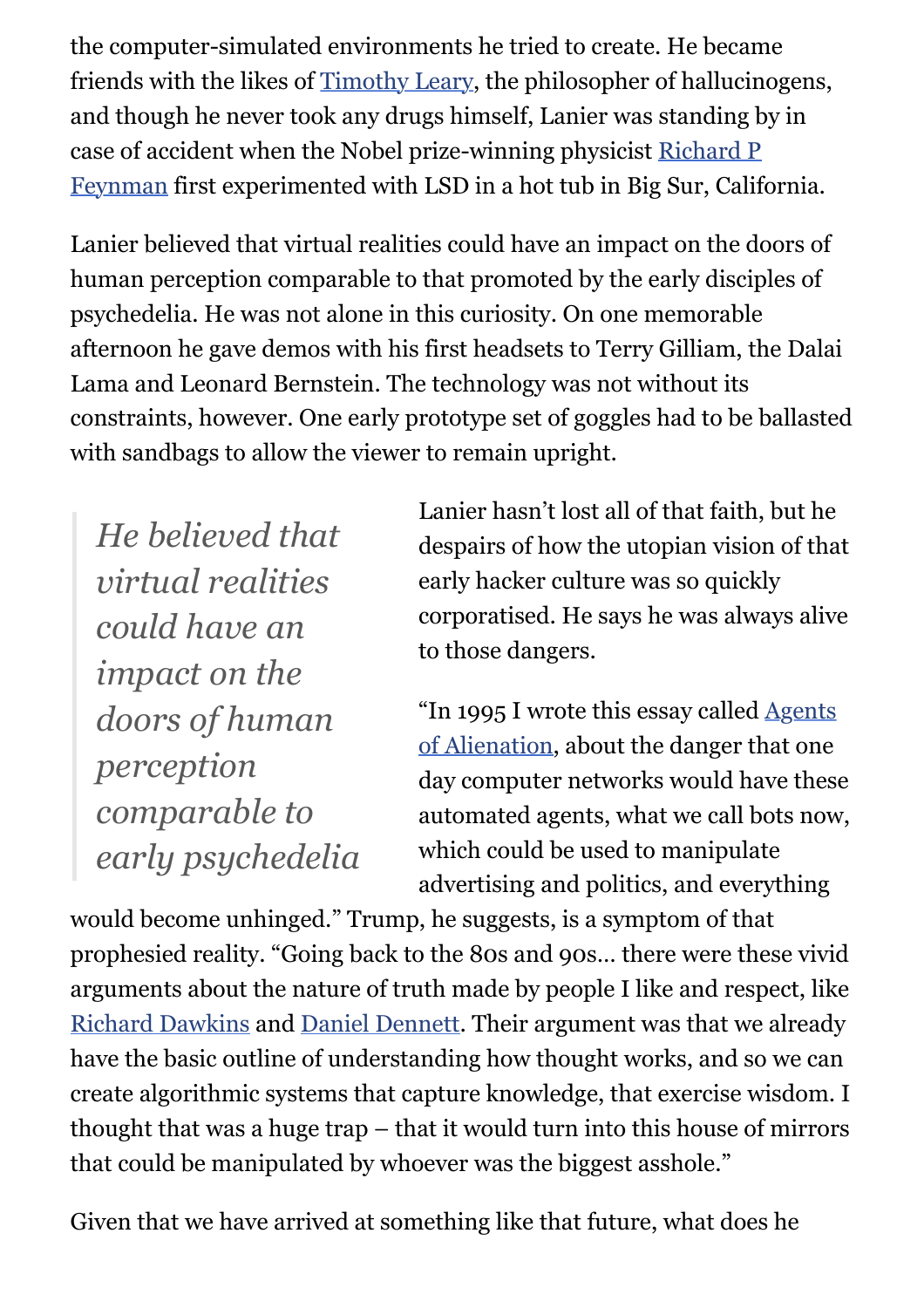believe our relationship should now be with the reality-creators in Silicon Valley? "My inclination is to say that people should become acquainted enough with what the technology can do so that they are less likely to be fooled by it. If you have learned a little bit of magic, you are less likely to be tricked by a magic show, but you still might enjoy the performance a lot."

And does he still believe that Virtual Reality worlds – he was a fan of early versions like *[Second Life](https://www.theguardian.com/education/2008/nov/11/highereducation-secondlife)* – can take us out of ourselves, be a civilising force?

"There is a funny thing when a new medium shows up," he says. "It takes a while to find itself. Early cinema is precious, but we couldn't watch it now. With virtual reality, I think there are cases where it has already demonstrated its value, in treating post-traumatic stress, for example, or helping people overcome addictions. I think it will eventually become a proper medium of art and culture, but you can't put a schedule on that."

On the one hand, I say, his book is an involved technical insight into those futuristic possibilities, but it also reads a bit like an old-fashioned myth of seeking out new worlds and finding them at home. Towards the end of the book, settled with his wife and young daughter, he admits to something that hasn't been so apparent in the questing that has gone before: happiness. Did he come to the conclusion that real life was more important than other worlds?



Lanier traces his impulse to seek ways of communicating back to the death of his mother in a car crash, when